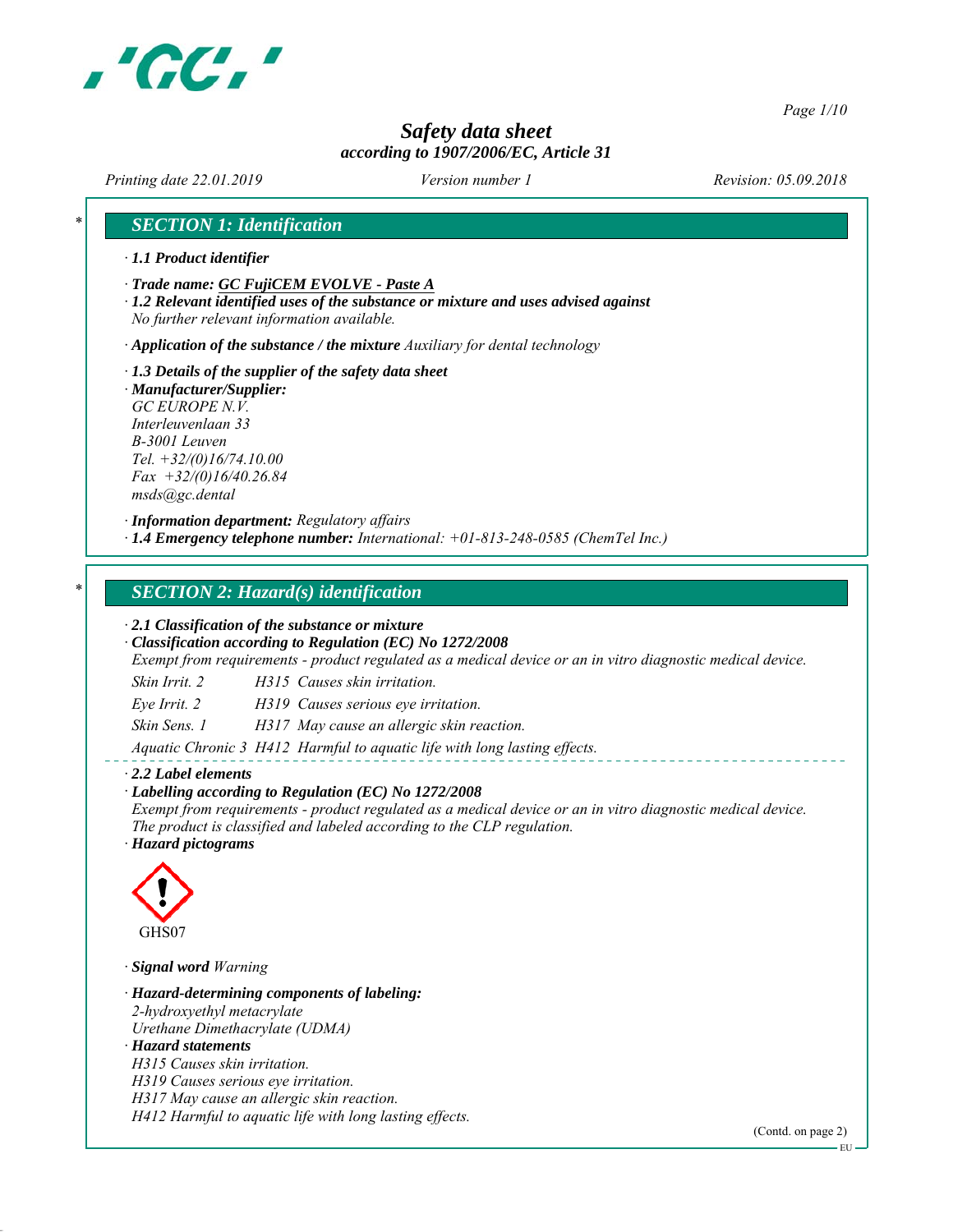*Printing date 22.01.2019 Revision: 05.09.2018 Version number 1*

## *Trade name: GC FujiCEM EVOLVE - Paste A*

|                                  | (Contd. of page 1)                                                                                     |
|----------------------------------|--------------------------------------------------------------------------------------------------------|
| $\cdot$ Precautionary statements |                                                                                                        |
| <i>P261</i>                      | Avoid breathing dust/fume/gas/mist/vapours/spray.                                                      |
| P <sub>272</sub>                 | Contaminated work clothing should not be allowed out of the workplace.                                 |
| P273                             | Avoid release to the environment.                                                                      |
| <i>P280</i>                      | Wear protective gloves / eye protection / face protection.                                             |
|                                  | P305+P351+P338 IF IN EYES: Rinse cautiously with water for several minutes. Remove contact lenses, if  |
|                                  | present and easy to do. Continue rinsing.                                                              |
| <i>P501</i>                      | Dispose of contents/container in accordance with local/regional/national/international<br>regulations. |
| $\cdot$ 2.3 Other hazards        |                                                                                                        |
|                                  | $.$ Deculte of DDT and $vDvD$ assessment                                                               |

*∙ Results of PBT and vPvB assessment*

*∙ PBT: Not applicable.*

*∙ vPvB: Not applicable.*

## *\* SECTION 3: Composition/information on ingredients*

*∙ 3.2 Chemical characterization: Mixtures*

*∙ Description:*

*Only substances required to be mentioned according to Annex II of regulation 1907/2006 are listed. Information on the other substances that may be present can be obtained upon request.*

| $\cdot$ Dangerous components: |                                                                                                                              |               |
|-------------------------------|------------------------------------------------------------------------------------------------------------------------------|---------------|
|                               | $868-77-9$ 2-hydroxyethyl metacrylate                                                                                        | $10 - 25\%$   |
|                               | Skin Irrit. 2, H315; Eye Irrit. 2, H319; Skin Sens. 1, H317                                                                  |               |
|                               | $1830$ -78-0 $2$ -Hydroxy-1,3 dimethacryloxypropane                                                                          | $5 - 10\%$    |
|                               | Skin Irrit. 2, H315; Eye Irrit. 2, H319; STOT SE 3, H335                                                                     |               |
|                               | 41637-38-1 Esterification products of 4,4'-isopropylidenediphenol, ethoxylated and 2-methylprop-                             | $5 - 10\%$    |
|                               | 2-enoic acid.                                                                                                                |               |
|                               | Aquatic Chronic 4, H413                                                                                                      |               |
|                               | 72869-86-4 Urethane Dimethacrylate (UDMA)                                                                                    | $2.5 - 5\%$   |
|                               | Aquatic Chronic 2, H411; Skin Sens. 1B, H317                                                                                 |               |
|                               | 128-37-0 Butylated hydroxytoluene                                                                                            | $0.1 - 5.2\%$ |
|                               | Aquatic Acute 1, H400; Aquatic Chronic 1, H410                                                                               |               |
|                               | $1879-09-0$ 6-tert-butyl-2,4-xylenol                                                                                         | $0.1 - 0.2\%$ |
|                               | Acute Tox. 2, H310; STOT RE 2, H373; Aquatic Chronic 2, H411; Acute Tox. 4, H302;<br>Skin Irrit. 2, H315; Eye Irrit. 2, H319 |               |
|                               | $\cdot$ Additional information: For the wording of the listed hazard phrases refer to section 16                             |               |

*∙ Additional information: For the wording of the listed hazard phrases refer to section 16.*

# *SECTION 4: First-aid measures*

*∙ 4.1 Description of first aid measures*

*∙ General information:*

*Immediately remove any clothing soiled by the product.*

*If symptoms persist consult doctor.*

*∙ After inhalation:*

*Supply fresh air. If required, provide artificial respiration. Keep patient warm. Consult doctor if symptoms persist.*

*Take affected persons into fresh air and keep quiet.*

*∙ After skin contact:*

*Immediately wash with water and soap and rinse thoroughly.*

(Contd. on page 3)

EU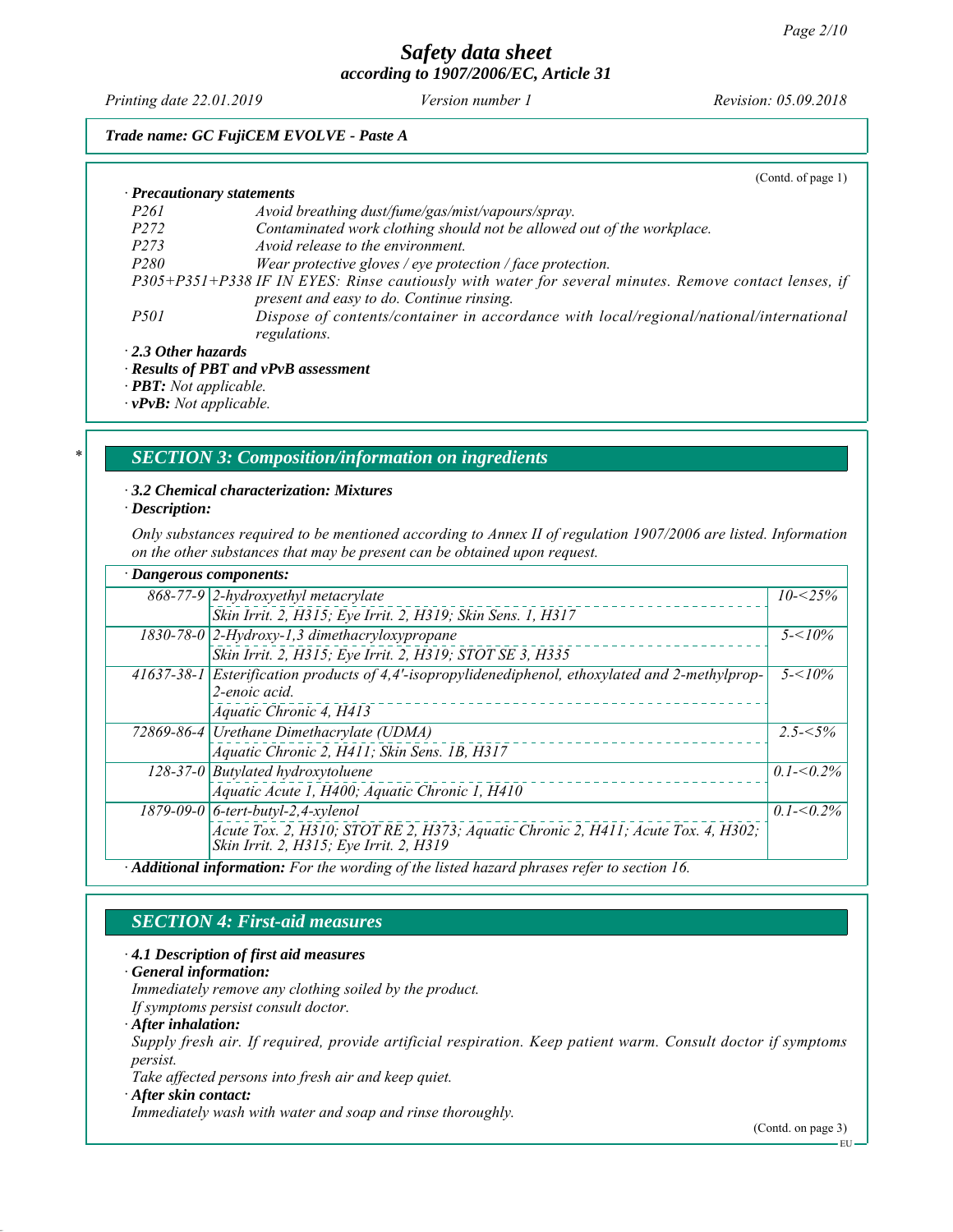*Printing date 22.01.2019 Revision: 05.09.2018 Version number 1*

### *Trade name: GC FujiCEM EVOLVE - Paste A*

(Contd. of page 2)

*Seek medical treatment.*

*If skin irritation continues, consult a doctor.*

*∙ After eye contact:*

*Protect unharmed eye.*

*Rinse opened eye for several minutes under running water. Then consult a doctor.*

*∙ After swallowing:*

*Rinse out mouth and then drink plenty of water.*

*If symptoms persist consult doctor.*

*∙ 4.2 Most important symptoms and effects, both acute and delayed Allergic reactions*

*∙ 4.3 Indication of any immediate medical attention and special treatment needed*

*No further relevant information available.*

#### *SECTION 5: Fire-fighting measures*

*∙ 5.1 Extinguishing media*

*∙ Suitable extinguishing agents:*

*CO2, extinguishing powder or water spray. Fight larger fires with water spray or alcohol resistant foam. Use fire fighting measures that suit the environment.*

- *∙ For safety reasons unsuitable extinguishing agents: Water with full jet*
- *∙ 5.2 Special hazards arising from the substance or mixture*

*Formation of toxic gases is possible during heating or in case of fire. No further relevant information available.*

- *∙ 5.3 Advice for firefighters*
- *∙ Protective equipment: Wear self-contained respiratory protective device.*
- *∙ Additional information*

*Dispose of fire debris and contaminated fire fighting water in accordance with official regulations.*

# *SECTION 6: Accidental release measures*

*∙ 6.1 Personal precautions, protective equipment and emergency procedures*

*Remove persons from danger area. Avoid contact with the eyes and skin. Wear protective clothing.*

*∙ 6.2 Environmental precautions:*

*Do not allow product to reach sewage system or any water course. Inform respective authorities in case of seepage into water course or sewage system. Do not allow to penetrate the ground/soil.*

*In case of seepage into the ground inform responsible authorities.*

*∙ 6.3 Methods and material for containment and cleaning up: Absorb liquid components with liquid-binding material.*

*Dispose of the collected material according to regulations.*

*∙ 6.4 Reference to other sections*

*See Section 7 for information on safe handling.*

*See Section 8 for information on personal protection equipment.*

*See Section 13 for disposal information.*

## *SECTION 7: Handling and storage*

*∙ 7.1 Precautions for safe handling*

*Ensure good ventilation/exhaustion at the workplace.*

(Contd. on page 4)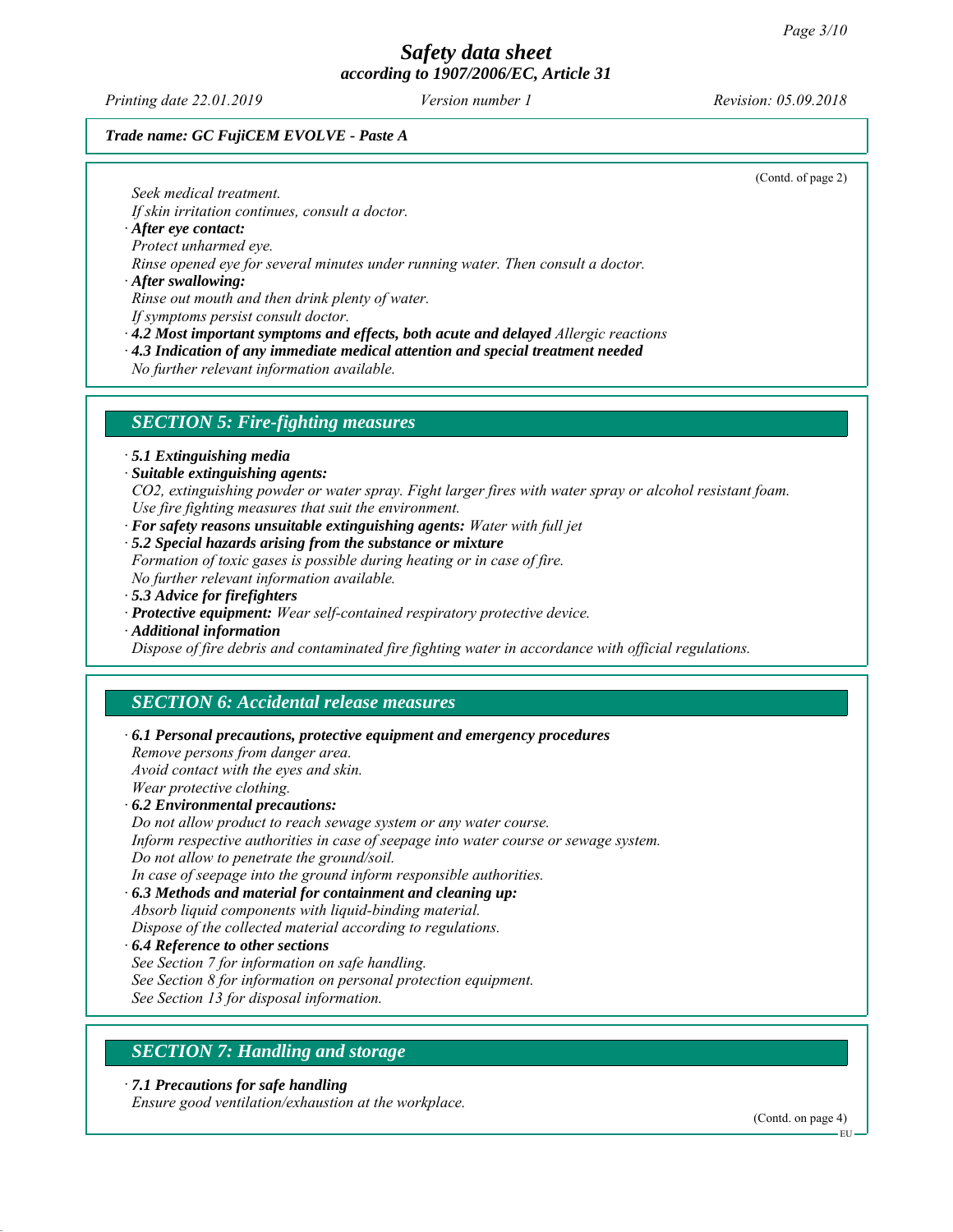*Printing date 22.01.2019 Revision: 05.09.2018 Version number 1*

(Contd. of page 3)

## *Trade name: GC FujiCEM EVOLVE - Paste A*

*Prevent formation of aerosols.*

*Avoid contact with the eyes and skin.*

*∙ Information about protection against explosions and fires: No special measures required.*

*∙ 7.2 Conditions for safe storage, including any incompatibilities*

*∙ Storage:*

- *∙ Requirements to be met by storerooms and receptacles: Store only in unopened original receptacles.*
- *∙ Information about storage in one common storage facility: Store away from foodstuffs.*

*∙ Further information about storage conditions: None.*

*∙ 7.3 Specific end use(s) No further relevant information available.*

#### *\* SECTION 8: Exposure controls/personal protection*

*∙ Additional information about design of technical systems: No further data; see item 7.*

*∙ 8.1 Control parameters*

*∙ Components with limit values that require monitoring at the workplace:*

*The product does not contain any relevant quantities of materials with critical values that have to be monitored at the workplace.*

#### *∙ DNELs*

#### *128-37-0 Butylated hydroxytoluene*

*Dermal DNEL dermal 0.5 mg/kg bw/day (man)*

*Inhalative DNEL inhalation 3.5 mg/m3 (man)*

*1879-09-0 6-tert-butyl-2,4-xylenol*

*Inhalative DNEL inhalation 0.14 mg/m3 (man)*

*∙ Additional information: The lists that were valid during the creation were used as basis.*

- *∙ 8.2 Exposure controls*
- *∙ Personal protective equipment:*
- *∙ General protective and hygienic measures:*

*The usual precautionary measures for handling chemicals should be followed.*

*Avoid contact with the eyes and skin.*

*Wash hands before breaks and at the end of work.*

*Immediately remove all soiled and contaminated clothing.*

- *∙ Breathing equipment: Suitable respiratory protective device recommended.*
- *∙ Protection of hands:*



*Protective gloves*

#### *∙ Material of gloves*

*The selection of the suitable gloves does not only depend on the material, but also on further marks of quality and varies from manufacturer to manufacturer. As the product is a preparation of several substances, the resistance of the glove material can not be calculated in advance and has therefore to be checked prior to the application.*

*∙ Penetration time of glove material*

*The exact break through time has to be found out by the manufacturer of the protective gloves and has to be observed.*

(Contd. on page 5)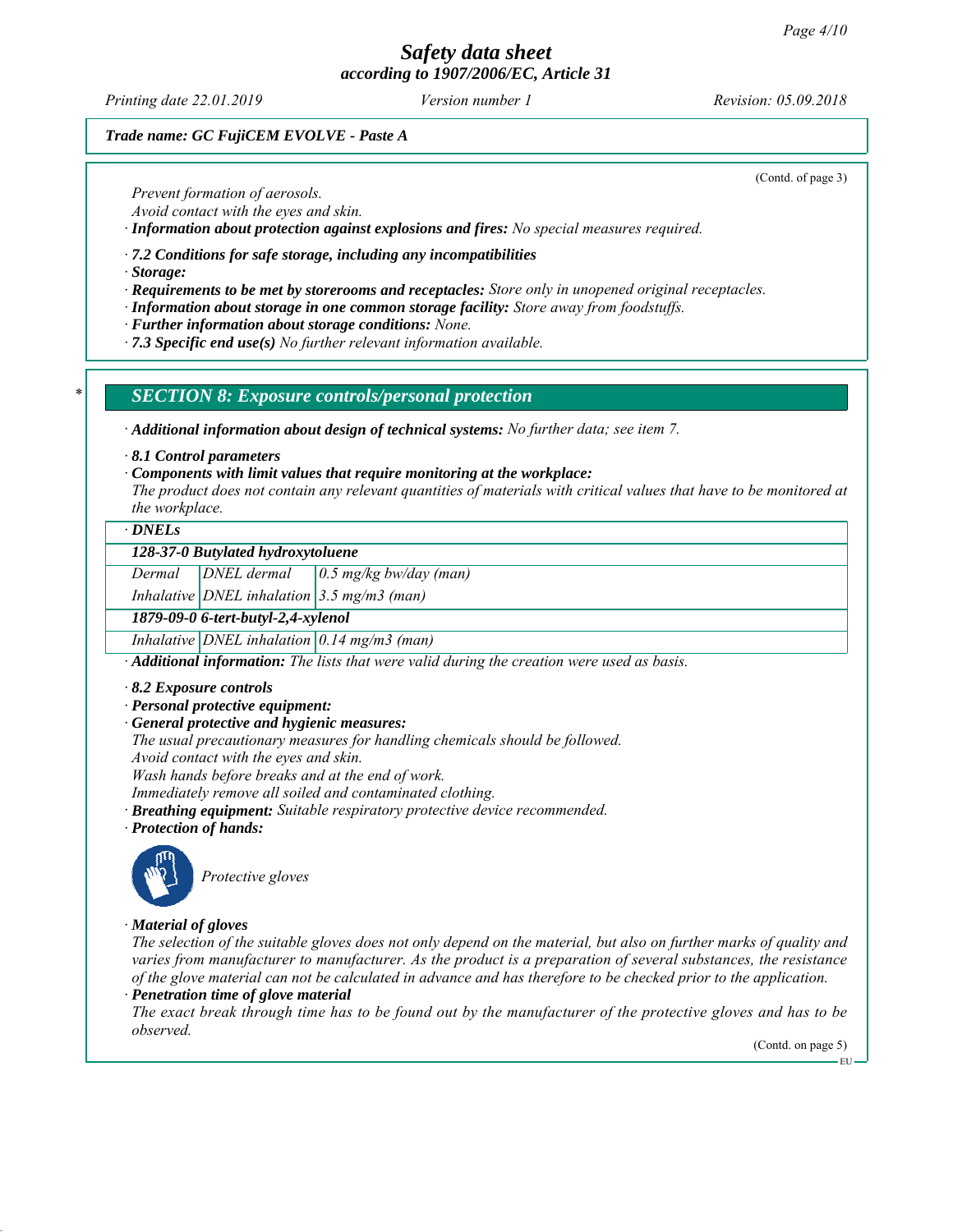EU

# *Safety data sheet according to 1907/2006/EC, Article 31*

*Printing date 22.01.2019 Revision: 05.09.2018 Version number 1*

# *Trade name: GC FujiCEM EVOLVE - Paste A*

| $\cdot$ Eye protection:                                                              |                                               | (Contd. of page 4) |
|--------------------------------------------------------------------------------------|-----------------------------------------------|--------------------|
|                                                                                      |                                               |                    |
| Tightly sealed goggles                                                               |                                               |                    |
|                                                                                      |                                               |                    |
|                                                                                      |                                               |                    |
| <b>SECTION 9: Physical and chemical properties</b>                                   |                                               |                    |
| · 9.1 Information on basic physical and chemical properties<br>· General Information |                                               |                    |
| $\cdot$ Appearance:                                                                  |                                               |                    |
| Form:<br>Color:                                                                      | Pasty<br>Orange                               |                    |
| $\cdot$ Odor:                                                                        | Characteristic                                |                    |
| $\cdot$ Odor threshold:                                                              | Not determined.                               |                    |
| $\cdot$ pH-value:                                                                    | Not determined.                               |                    |
| · Change in condition                                                                |                                               |                    |
| <b>Melting point/Melting range:</b>                                                  | Undetermined.                                 |                    |
| <b>Boiling point/Boiling range:</b>                                                  | Undetermined.                                 |                    |
| · Flash point:                                                                       | Not applicable.                               |                    |
| · Flammability (solid, gaseous):                                                     | Not applicable.                               |                    |
| · Ignition temperature:                                                              | Undetermined.                                 |                    |
| · Decomposition temperature:                                                         | Not determined.                               |                    |
| · Auto igniting:                                                                     | Product is not selfigniting.                  |                    |
| · Danger of explosion:                                                               | Product does not present an explosion hazard. |                    |
| · Explosion limits:                                                                  |                                               |                    |
| Lower:                                                                               | Not determined.                               |                    |
| <b>Upper:</b>                                                                        | Not determined.                               |                    |
| · Vapor pressure:                                                                    | Not determined.                               |                    |
| $\cdot$ Density:                                                                     | Not determined.                               |                    |
| $\cdot$ Relative density                                                             | Not determined.                               |                    |
| · Vapor density<br>$\cdot$ Evaporation rate                                          | Not determined.<br>Not determined.            |                    |
|                                                                                      |                                               |                    |
| $\cdot$ Solubility in / Miscibility with                                             |                                               |                    |
| Water:                                                                               | Insoluble.                                    |                    |
| · Partition coefficient (n-octanol/water): Not determined.                           |                                               |                    |
| · Viscosity:                                                                         |                                               |                    |
| Dynamic:                                                                             | Not determined.                               |                    |
| Kinematic:                                                                           | Not determined.                               |                    |
| · Solvent content:                                                                   |                                               |                    |
| <b>Organic solvents:</b>                                                             | $0.0\%$                                       |                    |
| $VOC$ (EC)                                                                           | 0.0 g/l                                       |                    |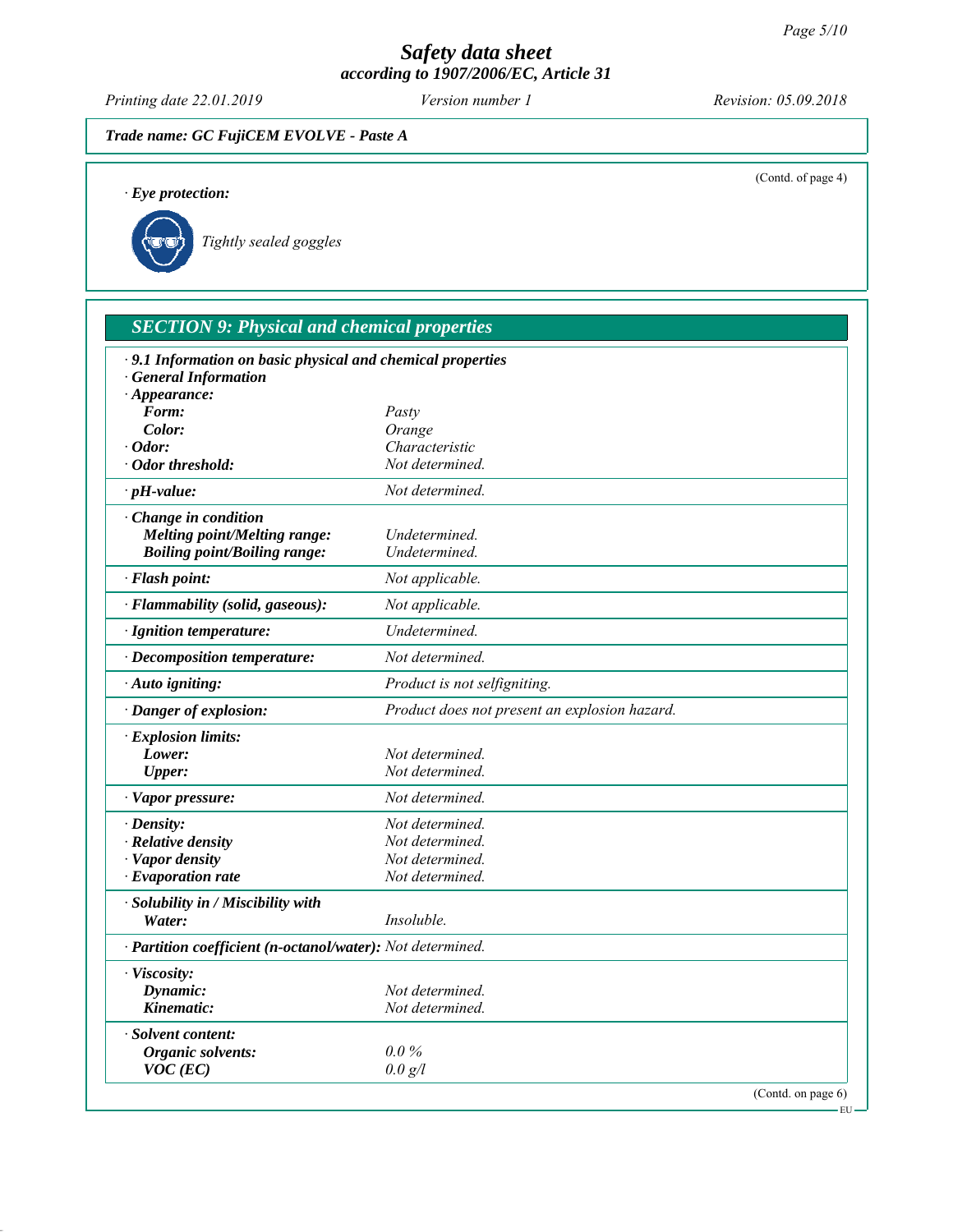*Printing date 22.01.2019 Revision: 05.09.2018 Version number 1*

(Contd. of page 5)

*Trade name: GC FujiCEM EVOLVE - Paste A*

*∙ 9.2 Other information No further relevant information available.*

## *SECTION 10: Stability and reactivity*

*∙ 10.1 Reactivity No further relevant information available.*

*∙ 10.2 Chemical stability*

*∙ Thermal decomposition / conditions to be avoided: No decomposition if used according to specifications.*

*∙ 10.3 Possibility of hazardous reactions No dangerous reactions known.*

*∙ 10.4 Conditions to avoid No further relevant information available.*

*∙ 10.5 Incompatible materials: No further relevant information available.*

*∙ 10.6 Hazardous decomposition products: No dangerous decomposition products known.*

# *\* SECTION 11: Toxicological information*

*∙ 11.1 Information on toxicological effects*

*∙ Acute toxicity: Based on available data, the classification criteria are not met.*

*∙ LD/LC50 values that are relevant for classification:*

*72869-86-4 Urethane Dimethacrylate (UDMA)*

*Oral LD50 >5,000 mg/kg (rat female) (OECD 401)*

*128-37-0 Butylated hydroxytoluene*

*Oral LD50 >6,000 mg/kg (rat (f+m)) (OECD 401)*

*1879-09-0 6-tert-butyl-2,4-xylenol*

*Oral LD50 910 mg/kg (rat (f+m)) (OECD 401)*

*Dermal LD50 <200 mg/kg (rabbit) (OECD 402)*

*∙ Primary irritant effect:*

*∙ on the skin:*

*Causes skin irritation. ∙ on the eye:*

*Causes serious eye irritation.*

*∙ Sensitization:*

*May cause an allergic skin reaction.*

*∙ Additional toxicological information:*

*∙ OSHA-Ca (Occupational Safety & Health Administration)*

*None of the ingredients is listed.*

*∙ Repeated dose toxicity No further relevant information available.*

*∙ CMR effects (carcinogenity, mutagenicity and toxicity for reproduction)*

*No further relevant information available.*

*∙ Germ cell mutagenicity Based on available data, the classification criteria are not met.*

*∙ Carcinogenicity Based on available data, the classification criteria are not met.*

*∙ Reproductive toxicity Based on available data, the classification criteria are not met.*

*∙ STOT-single exposure Based on available data, the classification criteria are not met.*

*∙ STOT-repeated exposure Based on available data, the classification criteria are not met.*

*∙ Aspiration hazard Based on available data, the classification criteria are not met.*

(Contd. on page 7)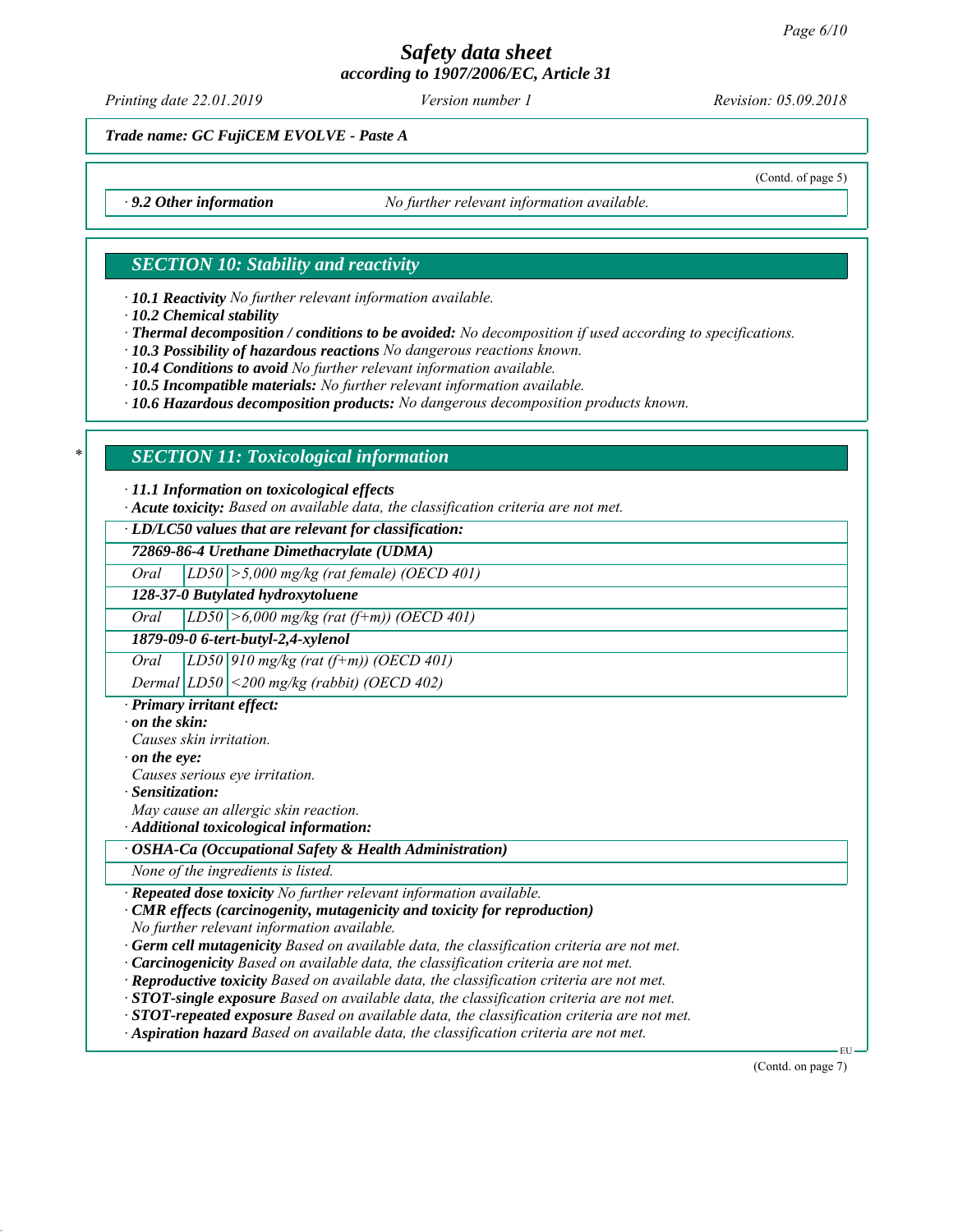*Printing date 22.01.2019 Revision: 05.09.2018 Version number 1*

*Trade name: GC FujiCEM EVOLVE - Paste A*

(Contd. of page 6)

## *\* SECTION 12: Ecological information*

#### *∙ 12.1 Toxicity*

*∙ Aquatic toxicity:*

*72869-86-4 Urethane Dimethacrylate (UDMA)*

*EC50/48h (static) >1.2 mg/l (daphnia magna) (OECD 202)*

*128-37-0 Butylated hydroxytoluene*

*EC50/48h (static) 0.48 mg/l (daphnia magna) (OECD 202)*

*∙ 12.2 Persistence and degradability No further relevant information available.*

*∙ 12.3 Bioaccumulative potential No further relevant information available.*

*∙ 12.4 Mobility in soil No further relevant information available.*

*∙ Additional ecological information:*

*∙ General notes:*

*Water hazard class 3 (Self-assessment): extremely hazardous for water*

*Do not allow product to reach ground water, water course or sewage system, even in small quantities. Danger to drinking water if even extremely small quantities leak into the ground.*

*∙ 12.5 Results of PBT and vPvB assessment*

*∙ PBT: Not applicable.*

- *∙ vPvB: Not applicable.*
- *∙ 12.6 Other adverse effects No further relevant information available.*

### *SECTION 13: Disposal considerations*

*∙ 13.1 Waste treatment methods*

*∙ Recommendation:*

*Must not be disposed of together with household garbage. Do not allow product to reach sewage system.*

*∙ European waste catalogue*

| 18 00 00   WASTES FROM HUMAN OR ANIMAL HEALTH CARE AND/OR RELATED RESEARCH (except |
|------------------------------------------------------------------------------------|
| $\vert$ kitchen and restaurant wastes not arising from immediate health care)      |

*18 01 00 wastes from natal care, diagnosis, treatment or prevention of disease in humans*

18 01 06<sup>\*</sup> chemicals consisting of or containing hazardous substances

*∙ Uncleaned packagings:*

*∙ Recommendation: Disposal must be made according to official regulations.*

| $\cdot$ 14.1 UN-Number<br>ADR, ADN, IMDG, IATA               | not regulated |  |
|--------------------------------------------------------------|---------------|--|
| $\cdot$ 14.2 UN proper shipping name<br>ADR, ADN, IMDG, IATA | not regulated |  |
| $\cdot$ 14.3 Transport hazard class(es)                      |               |  |
| ADR, ADN, IMDG, IATA<br>$\cdot Class$                        | not regulated |  |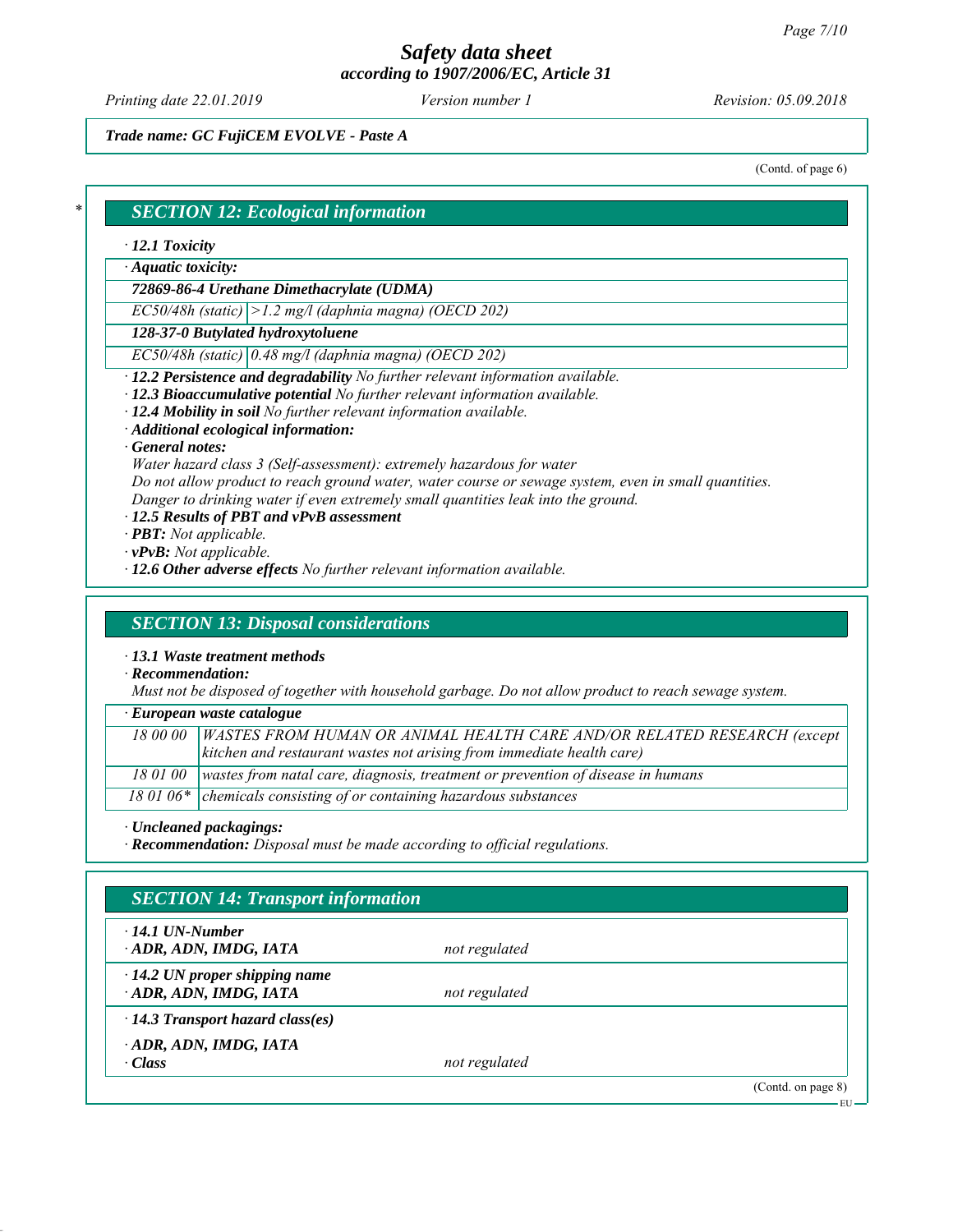*Printing date 22.01.2019 Revision: 05.09.2018 Version number 1*

*Trade name: GC FujiCEM EVOLVE - Paste A*

|                                                                                                                   |                 | (Contd. of page 7) |
|-------------------------------------------------------------------------------------------------------------------|-----------------|--------------------|
| $\cdot$ 14.4 Packing group<br>ADR, IMDG, IATA                                                                     | not regulated   |                    |
| $\cdot$ 14.5 Environmental hazards:<br>$\cdot$ Marine pollutant:                                                  | No              |                    |
| $\cdot$ 14.6 Special precautions for user                                                                         | Not applicable. |                    |
| $\cdot$ 14.7 Transport in bulk according to Annex II of<br><b>MARPOL73/78 and the IBC Code</b><br>Not applicable. |                 |                    |
| · UN "Model Regulation":                                                                                          | not regulated   |                    |

# *SECTION 15: Regulatory information*

*∙ 15.1 Safety, health and environmental regulations/legislation specific for the substance or mixture ∙ Sara*

*∙ Section 355 (extremely hazardous substances):*

*None of the ingredient is listed.*

*∙ Section 313 (Specific toxic chemical listings):*

*None of the ingredients is listed.*

*∙ Proposition 65*

*∙ Chemicals known to cause cancer:*

*None of the ingredients is listed.*

*∙ Chemicals known to cause reproductive toxicity for females:*

*None of the ingredients is listed.*

*∙ Chemicals known to cause reproductive toxicity for males:*

*None of the ingredients is listed.*

*∙ Chemicals known to cause developmental toxicity:*

*None of the ingredients is listed.*

*∙ Carcinogenic categories*

*∙ EPA (Environmental Protection Agency)*

*None of the ingredients is listed.*

*∙ TLV (Threshold Limit Value established by ACGIH)*

*128-37-0 Butylated hydroxytoluene* A4<sup>4</sup>

*∙ MAK (German Maximum Workplace Concentration)*

*128-37-0 Butylated hydroxytoluene 4* 

*∙ NIOSH-Ca (National Institute for Occupational Safety and Health)*

*None of the ingredients is listed.*

*∙ Directive 2012/18/EU*

*∙ Named dangerous substances - ANNEX I None of the ingredients is listed.*

*∙ REGULATION (EC) No 1907/2006 ANNEX XVII Conditions of restriction: 3*

*∙ 15.2 Chemical safety assessment: A Chemical Safety Assessment has not been carried out.*

(Contd. on page 9)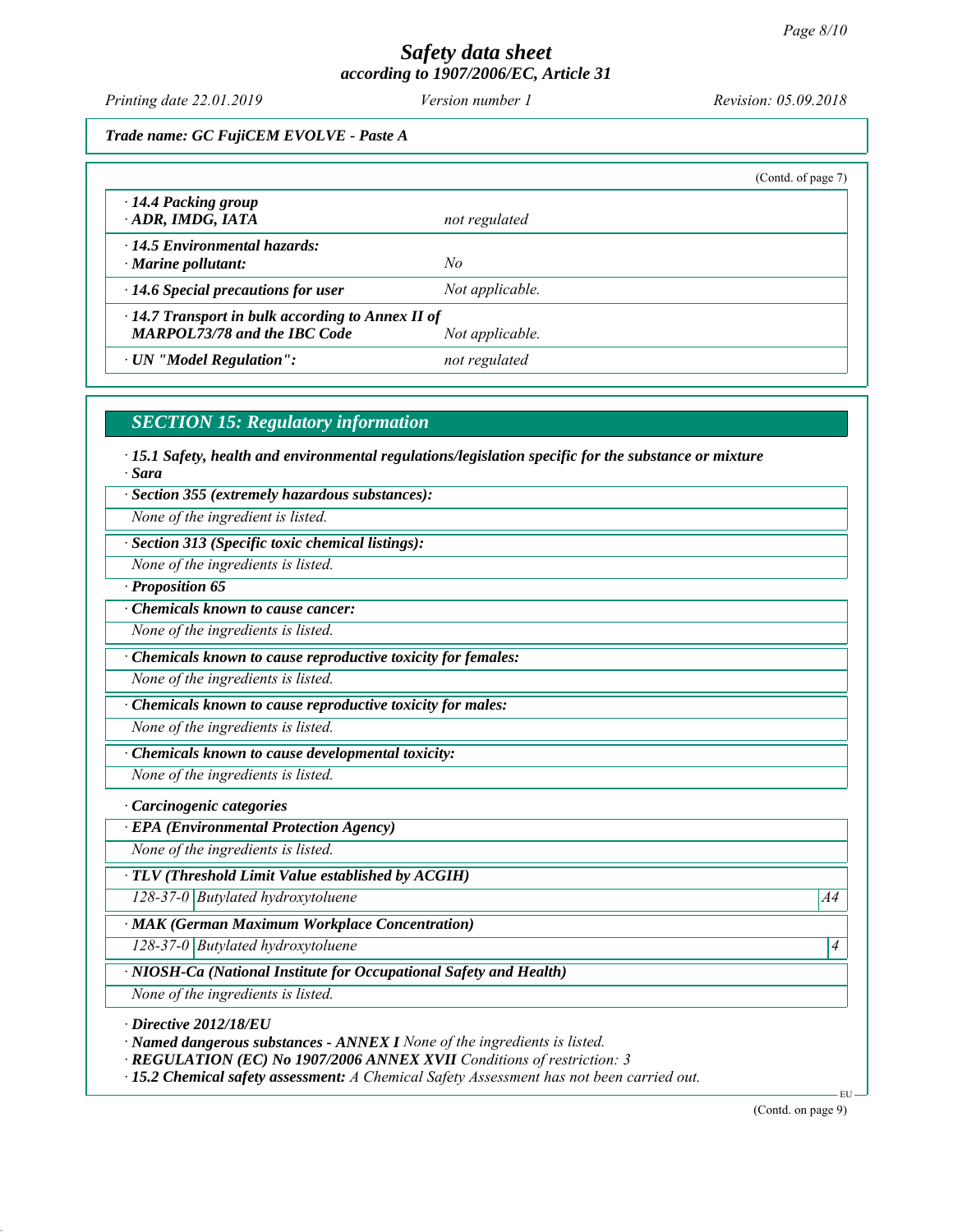*Printing date 22.01.2019 Revision: 05.09.2018 Version number 1*

*Trade name: GC FujiCEM EVOLVE - Paste A*

(Contd. of page 8)

#### *SECTION 16: Other information ∙ Relevant phrases H302 Harmful if swallowed. H310 Fatal in contact with skin. H315 Causes skin irritation. H317 May cause an allergic skin reaction. H319 Causes serious eye irritation. H335 May cause respiratory irritation. H373 May cause damage to organs through prolonged or repeated exposure. H400 Very toxic to aquatic life. H410 Very toxic to aquatic life with long lasting effects. H411 Toxic to aquatic life with long lasting effects. H413 May cause long lasting harmful effects to aquatic life. ∙ Classification according to Regulation (EC) No 1272/2008 Calculation method ∙ Department issuing SDS: Regulatory affairs ∙ Contact: msds@gc.dental ∙ Abbreviations and acronyms: ADR: Accord européen sur le transport des marchandises dangereuses par Route (European Agreement concerning the International Carriage of Dangerous Goods by Road) IMDG: International Maritime Code for Dangerous Goods IATA: International Air Transport Association GHS: Globally Harmonised System of Classification and Labelling of Chemicals ACGIH: American Conference of Governmental Industrial Hygienists EINECS: European Inventory of Existing Commercial Chemical Substances ELINCS: European List of Notified Chemical Substances CAS: Chemical Abstracts Service (division of the American Chemical Society) VOC: Volatile Organic Compounds (USA, EU) DNEL: Derived No-Effect Level (REACH) LC50: Lethal concentration, 50 percent LD50: Lethal dose, 50 percent PBT: Persistent, Bioaccumulative and Toxic vPvB: very Persistent and very Bioaccumulative NIOSH: National Institute for Occupational Safety OSHA: Occupational Safety & Health Acute Tox. 4: Acute toxicity – Category 4 Acute Tox. 2: Acute toxicity – Category 2 Skin Irrit. 2: Skin corrosion/irritation – Category 2 Eye Irrit. 2: Serious eye damage/eye irritation – Category 2 Skin Sens. 1: Skin sensitisation – Category 1 Skin Sens. 1B: Skin sensitisation – Category 1B STOT SE 3: Specific target organ toxicity (single exposure) – Category 3 STOT RE 2: Specific target organ toxicity (repeated exposure) – Category 2 Aquatic Acute 1: Hazardous to the aquatic environment - acute aquatic hazard – Category 1 Aquatic Chronic 1: Hazardous to the aquatic environment - long-term aquatic hazard – Category 1 Aquatic Chronic 2: Hazardous to the aquatic environment - long-term aquatic hazard – Category 2 Aquatic Chronic 3: Hazardous to the aquatic environment - long-term aquatic hazard – Category 3 Aquatic Chronic 4: Hazardous to the aquatic environment - long-term aquatic hazard – Category 4 ∙ Sources • ECHA (http://echa.europa.eu/) • EnviChem (www.echemportal.org) ∙ \* Data compared to the previous version altered. This version replaces all previous versions. Disclaimer: The information contained herein is believed to be true and accurate. However, all statements, recommendations or suggestions are made without any guarantee, representation or warranty, express or implied, on our part. Therefore, no warranty is made or to be implied that the information set out in this document is accurate or complete, and we accordingly exclude all liability in connection with the use of this information or the products referred to herein. All such risks are assumed by the purchaser/user. The information contained herein is also*

(Contd. on page 10)